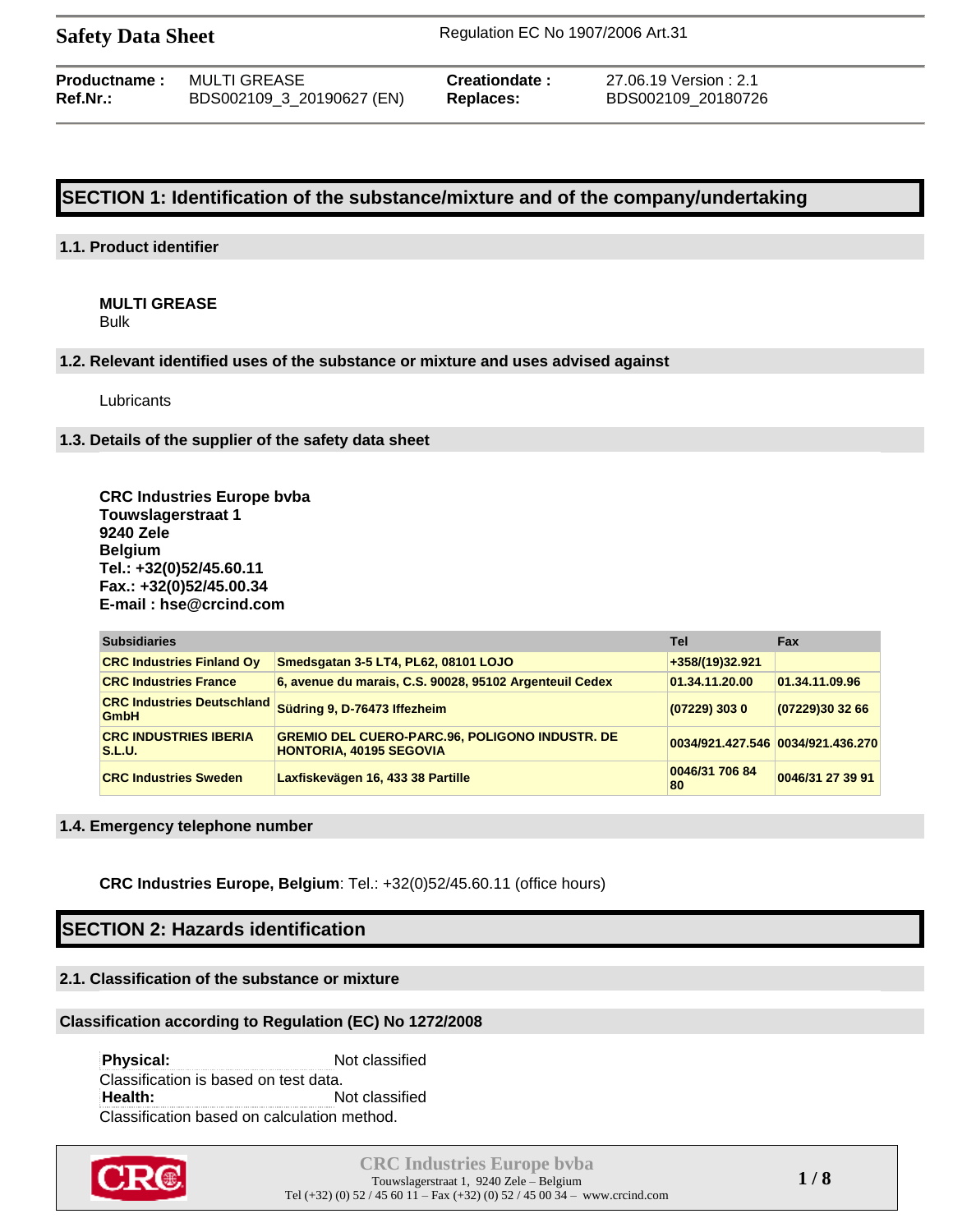| Productname: | MULTI GREASE              | Creationdate: | 27.06.19 Version : 2.1 |
|--------------|---------------------------|---------------|------------------------|
| Ref.Nr.:     | BDS002109_3_20190627 (EN) | Replaces:     | BDS002109 20180726     |

| Not classified                              |
|---------------------------------------------|
| Classification based on calculation method. |
| Safety data sheet available on request.     |
| Not classified                              |
|                                             |

### **2.2. Label elements**

### **Labelling according to Regulation (EC) No 1272/2008**

| None                              |                                         |
|-----------------------------------|-----------------------------------------|
| Supplemental Hazard               | Safety data sheet available on request. |
| $\mathop{\mathsf{information}}$ : |                                         |

## **2.3. Other hazards**

No information available

# **SECTION 3: Composition/information on ingredients**

## **3.1. Substances**

Not applicable.

## **3.2. Mixtures**

Mineral oil (IP 346 DSMO extract < 3%) based product.

**Hazardous ingredient Registration number CAS-nr. EC-nr w/w % Hazard Class and Category Hazard statement Notes** polysulfides, di-tert-dodecyl 01-2119540516-41 68425-15-0 270-335-7 <10 Aquatic Chronic 4 H413 (\* Explanation phrases : see chapter 16)

# **SECTION 4: First aid measures**

## **4.1. Description of first aid measures**

| <b>Contact with eyes:</b> | If substance has got into eyes, immediately wash out with plenty of water for<br>several minutes<br>Seek medical attention if irritation persists |
|---------------------------|---------------------------------------------------------------------------------------------------------------------------------------------------|
| Contact with skin:        | Wash with water and soap.<br>Seek medical attention if irritation persists                                                                        |
| Inhalation:               | Fresh air, keep warm and at rest.<br>Seek medical attention if ill effects occur                                                                  |
| Ingestion :               | If swallowed do not induce vomiting<br>Seek medical advice                                                                                        |

## **4.2. Most important symptoms and effects, both acute and delayed**

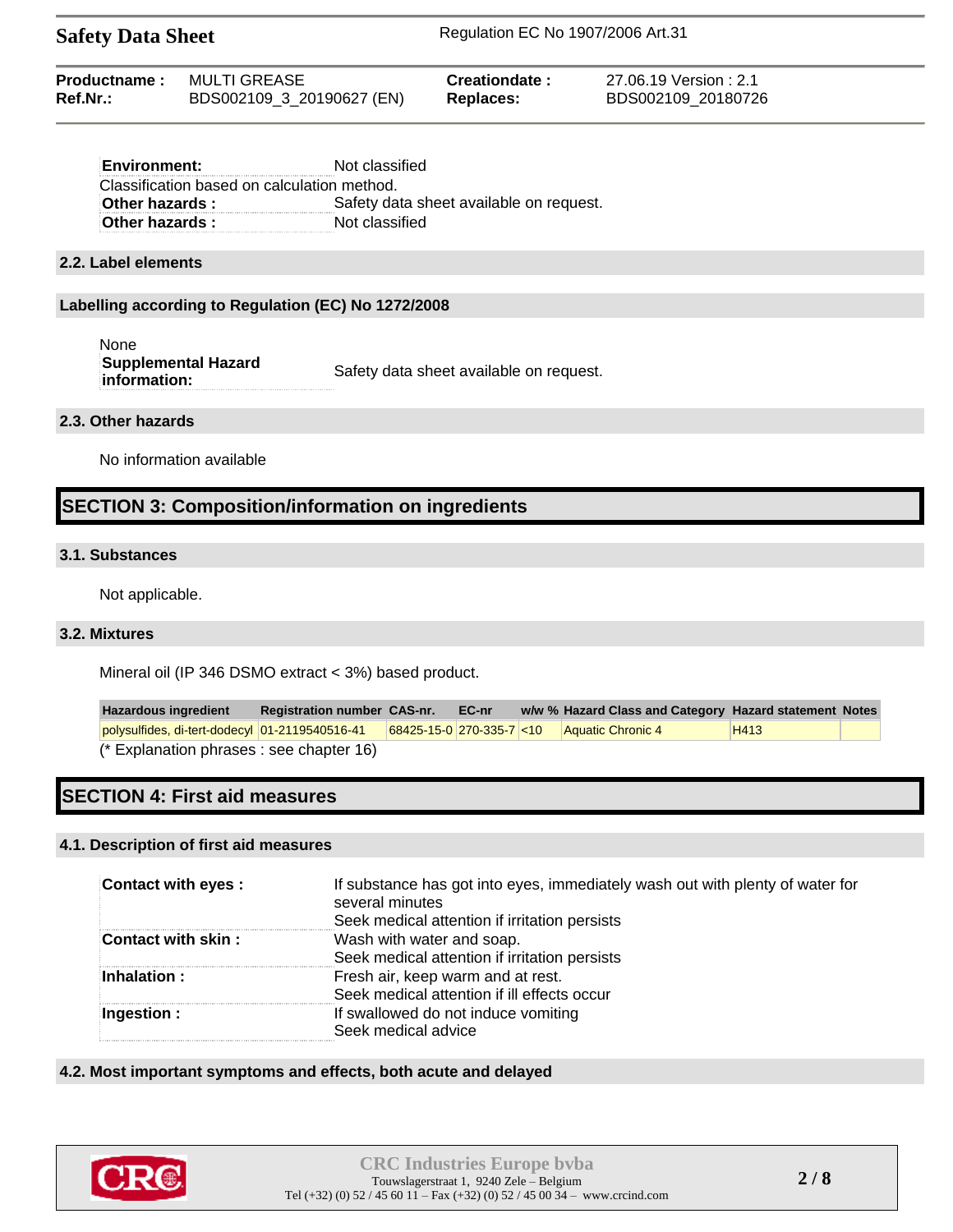| MULTI GREASE<br><b>Productname:</b><br>Creationdate:<br>Ref.Nr.:<br>BDS002109_3_20190627 (EN)<br>Replaces: | 27.06.19 Version : 2.1<br>BDS002109 20180726 |
|------------------------------------------------------------------------------------------------------------|----------------------------------------------|
|------------------------------------------------------------------------------------------------------------|----------------------------------------------|

| $\blacksquare$ Inhalation : | Inhalation of solvent vapours may give rise to nausea, headaches and<br>dizziness |
|-----------------------------|-----------------------------------------------------------------------------------|
| Ingestion :                 | May cause gastrointestinal disturbances                                           |
| <b>Skin contact :</b>       | Mildly irritating to skin                                                         |
|                             | Symptoms: redness and pain                                                        |
| Eye contact :               | Mildly irritating to eyes                                                         |
|                             | Symptoms: redness and pain                                                        |

## **4.3. Indication of any immediate medical attention and special treatment needed**

| <b>General Advice:</b> | If you feel unwell, seek medical advice (show the label where possible |
|------------------------|------------------------------------------------------------------------|
|                        | If symptoms persist always call a doctor                               |

# **SECTION 5: Firefighting measures**

## **5.1. Extinguishing media**

foam, carbon dioxide or dry agent

## **5.2. Special hazards arising from the substance or mixture**

Forms hazardous decomposition products CO,CO2

# **5.3. Advice for firefighters**

Keep container(s) exposed to fire cool, by spraying with water In case of fire, do not breathe fumes

# **SECTION 6: Accidental release measures**

## **6.1. Personal precautions, protective equipment and emergency procedures**

Shut off all ignition sources Ensure adequate ventilation Wear suitable protective clothing including eye/face protection.

## **6.2. Environmental precautions**

Do not allow to enter public sewers and watercourses If polluted water reaches drainage systems or water courses, immediately inform appropriate authorities

# **6.3. Methods and material for containment and cleaning up**

Absorb spillage in suitable inert material

## **6.4. Reference to other sections**

For further information see section 8

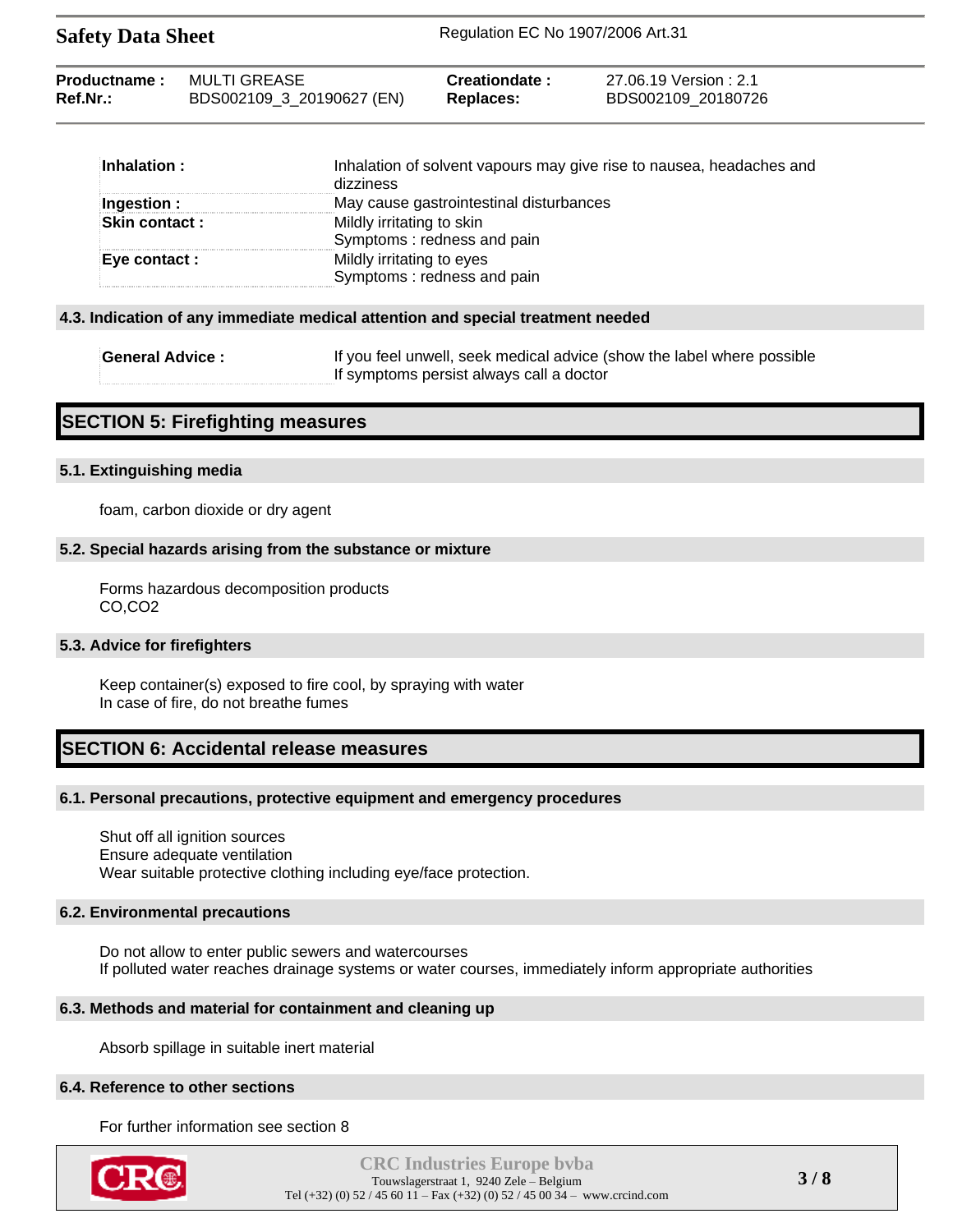|          | <b>Productname: MULTI GREASE</b> | Creationdate: | 27.06.19 Version : 2.1 |
|----------|----------------------------------|---------------|------------------------|
| Ref.Nr.: | BDS002109_3_20190627 (EN)        | Replaces:     | BDS002109 20180726     |

## **SECTION 7: Handling and storage**

#### **7.1. Precautions for safe handling**

Use only in well ventilated areas Avoid contact with skin and eyes. Wash thoroughly after use

#### **7.2. Conditions for safe storage, including any incompatibilities**

Keep in a cool, dry, well ventilated place Keep out of reach of children.

## **7.3. Specific end use(s)**

**Lubricants** 

# **SECTION 8: Exposure controls/personal protection**

#### **8.1. Control parameters**

### **Exposure limits :**

No information available

#### **8.2. Exposure controls**

| <b>Control procedures:</b>          | Ensure adequate ventilation                                                                                                                                                                                                                                                                               |
|-------------------------------------|-----------------------------------------------------------------------------------------------------------------------------------------------------------------------------------------------------------------------------------------------------------------------------------------------------------|
| <b>Personal protection:</b>         | Take precautions to avoid contact with skin and eyes when handling the<br>product.<br>It is good practice to wear gloves and to provide adequate ventilation whenever<br>using the product.<br>In all cases handle and use the product in accordance with good industrial                                 |
|                                     | hygiene practices.                                                                                                                                                                                                                                                                                        |
| : inhalation:                       | Not necessary in normal use.<br>Wear approved respirator if exposure likely to exceed MEL/OES                                                                                                                                                                                                             |
| recommended respiratory protection: | Air purifying respirator equiped with organic gas/vapor cartridge (type A)                                                                                                                                                                                                                                |
| hands and skin:                     | For accidental contact the use of disposable gloves should be sufficient<br>provided they are changed immediately after a splash or spill may occur. If<br>intentional contact is expected reusable gloves should be used with a<br>breakthrough time greater than the total duration of the product use. |
| Recommended gloves:                 | <b>Nitrile</b>                                                                                                                                                                                                                                                                                            |
| eyes :                              | Not necessary in normal use.                                                                                                                                                                                                                                                                              |

# **SECTION 9: Physical and chemical properties**

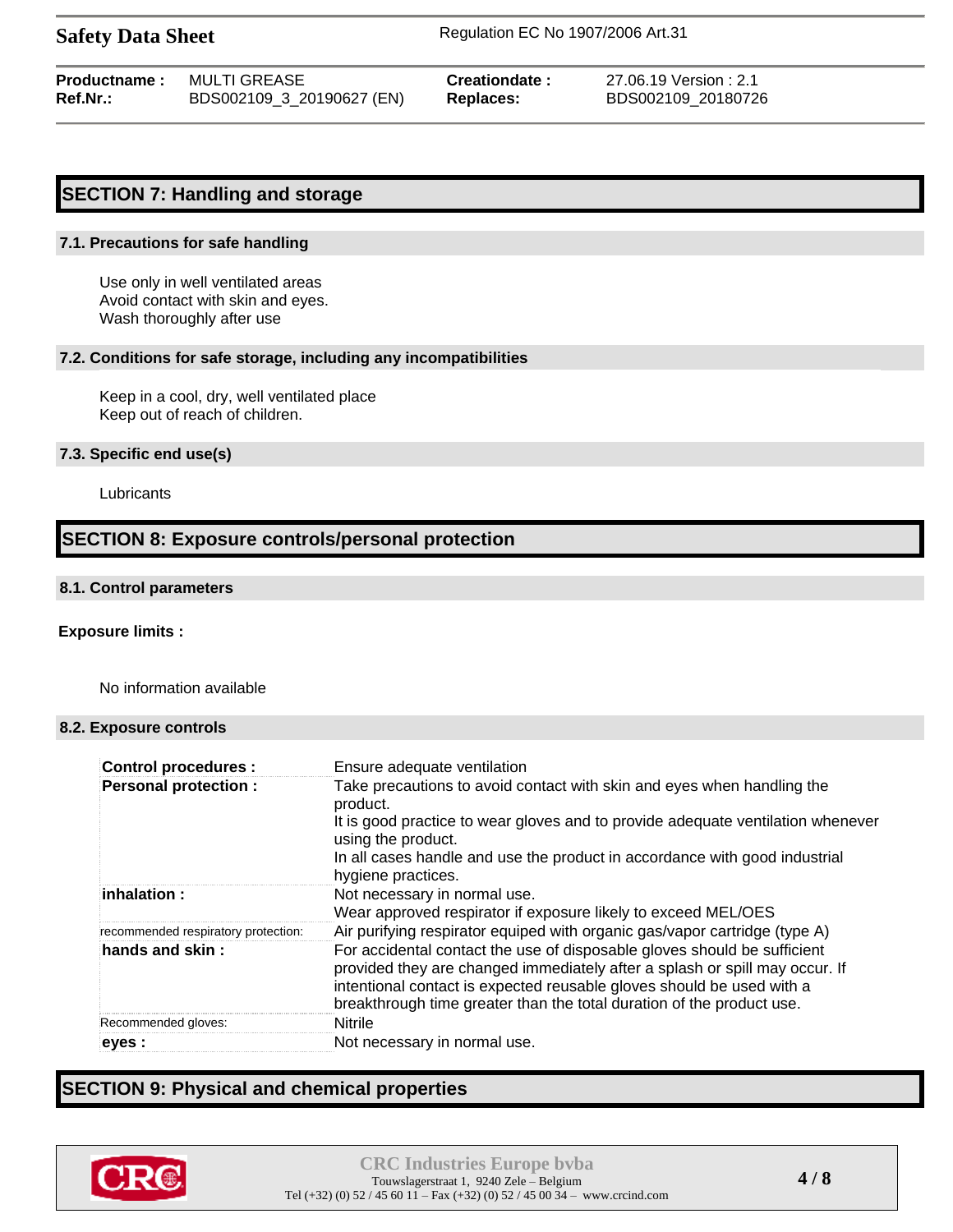| Productname: | MULTI GREASE              | <b>Creationdate</b> | 27.06.19 Version : 2.1 |
|--------------|---------------------------|---------------------|------------------------|
| Ref.Nr.:     | BDS002109_3_20190627 (EN) | Replaces:           | BDS002109 20180726     |

## **9.1. Information on basic physical and chemical properties**

| Apperance: physical state:                           | Grease.                     |
|------------------------------------------------------|-----------------------------|
| colour:                                              | Amber.                      |
| odour:                                               | Characteristic odor.        |
| pH :                                                 | Not applicable.             |
| Boiling point/range:                                 | Not available.              |
| Flash point :                                        | >200 °C                     |
| <b>Evaporation rate:</b>                             | Not applicable.             |
| <b>Explosion limits: upper limit: Not available.</b> |                             |
| lower limit:                                         | Not available.              |
| Vapour pressure :                                    | Not available.              |
| <b>Relative density:</b>                             | 0.93 g/cm3 ( $@$ 20 $°C$ ). |
| Solubility in water:                                 | Insoluble in water          |
| Auto-ignition:                                       | Not applicable.             |
| <b>Viscosity :</b>                                   | Not available.              |

## **9.2. Other information**

**VOC = volatile organic**   $\mathbf{v}\mathbf{c} = \mathbf{v}$  via the original compounds  $\mathbf{0}$  g/l

# **SECTION 10: Stability and reactivity**

## **10.1. Reactivity**

No hazardous reactions known if used for its intended purpose

## **10.2. Chemical stability**

Stable

## **10.3. Possibility of hazardous reactions**

No hazardous reactions known if used for its intended purpose

## **10.4. Conditions to avoid**

Avoid overheating

## **10.5. Incompatible materials**

Strong oxidising agent

## **10.6. Hazardous decomposition products**

CO,CO2

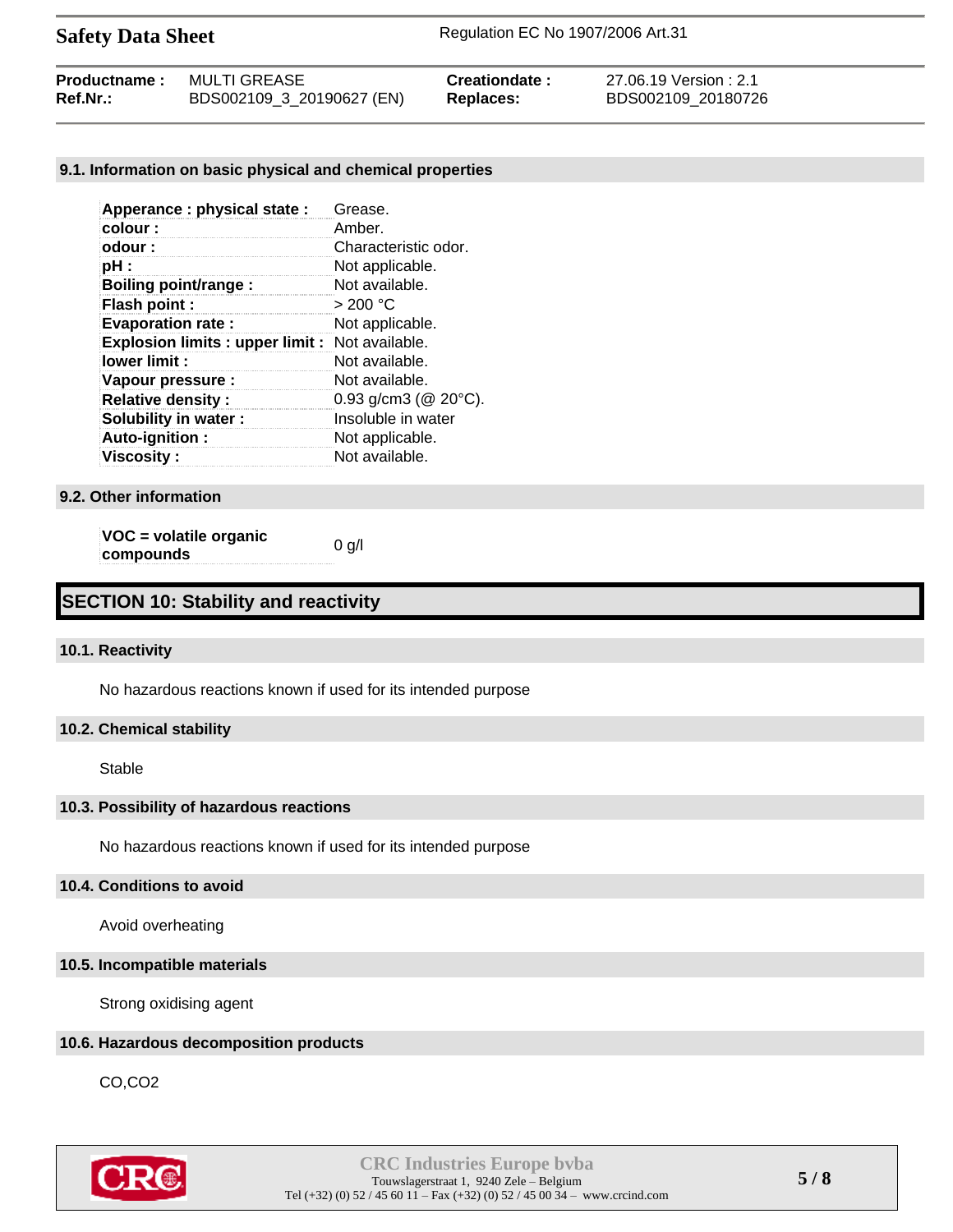| <b>Productname:</b> | MULTI GREASE              | Creationdate: | 27.06.19 |
|---------------------|---------------------------|---------------|----------|
| Ref.Nr.:            | BDS002109_3_20190627 (EN) | Replaces:     | BDS0021  |

**Pression : 2.1 Ref.Nr.:** BDS002109\_3\_20190627 (EN) **Replaces:** BDS002109\_20180726

# **SECTION 11: Toxicological information**

### **11.1. Information on toxicological effects**

| acute toxicity:                       | based on available data the classification criteria are not met |
|---------------------------------------|-----------------------------------------------------------------|
| skin corrosion/irritation:            | based on available data the classification criteria are not met |
| serious eye damage/irritation:        | based on available data the classification criteria are not met |
| respiratory or skin<br>sensitisation: | based on available data the classification criteria are not met |
| germ cell mutagenicity:               | based on available data the classification criteria are not met |
| carcinogenicity:                      | based on available data the classification criteria are not met |
| toxicity for reproduction:            | based on available data the classification criteria are not met |
| <b>STOT-single exposure:</b>          | based on available data the classification criteria are not met |
| <b>STOT repeated exposure:</b>        | based on available data the classification criteria are not met |
| aspiration hazard:                    | based on available data the classification criteria are not met |

### **Information on likely routes of exposure:**

| Inhalation :         | Inhalation of solvent vapours may give rise to nausea, headaches and<br>dizziness |  |
|----------------------|-----------------------------------------------------------------------------------|--|
| Ingestion:           | May cause gastrointestinal disturbances                                           |  |
| <b>Skin contact:</b> | May cause irritation.                                                             |  |
| Eye contact :        | May cause irritation.                                                             |  |

## **Toxicological data :**

No information available

# **SECTION 12: Ecological information**

### **12.1. Toxicity**

Not classified

### **Ecotoxicological data:**

No information available

## **12.2. Persistence and degradability**

No experimental data available

## **12.3. Bioaccumulative potential**

No experimental data available

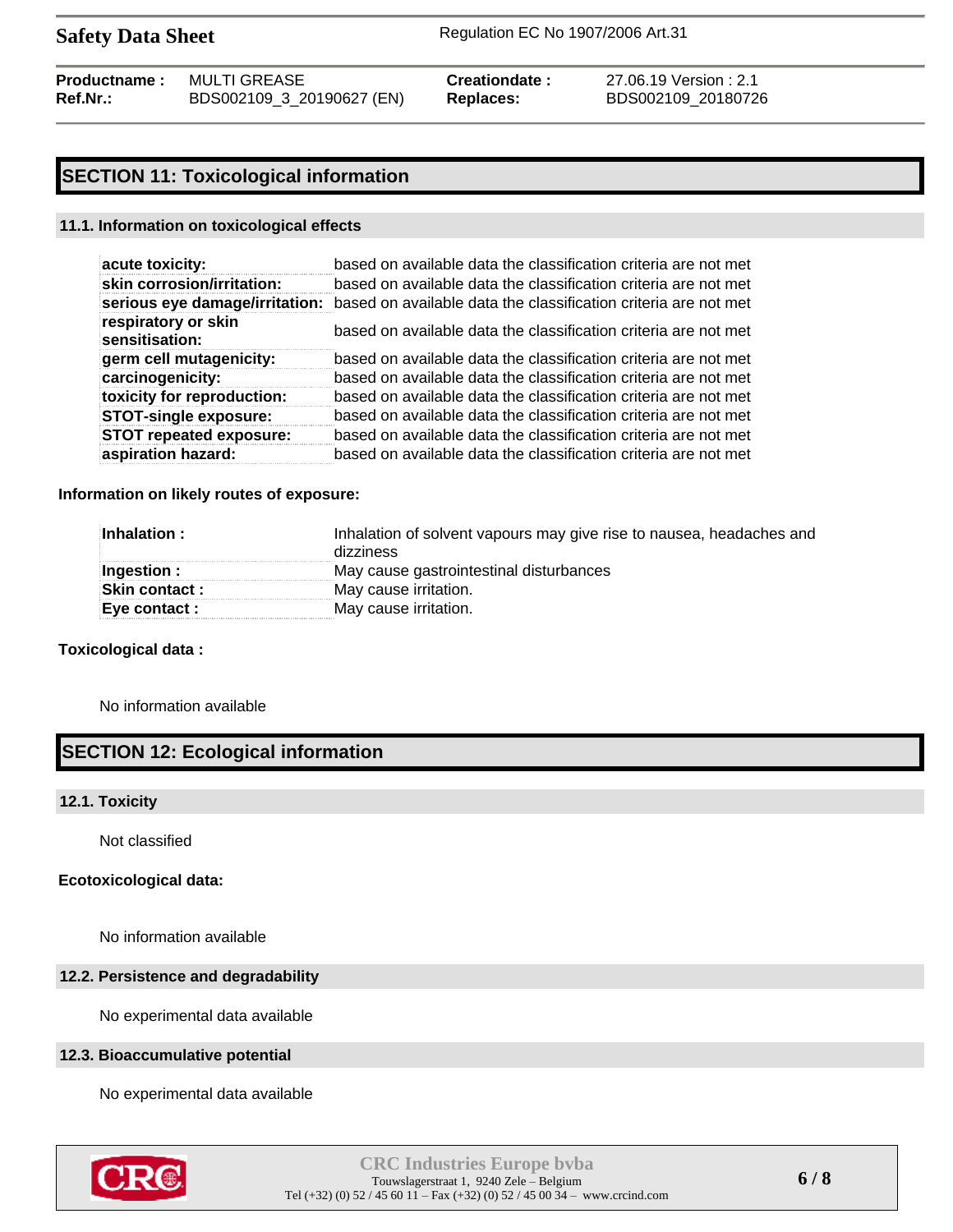| Productname: | MULTI GREASE              | Creationdate: | 27.06.19 Version : 2.1 |
|--------------|---------------------------|---------------|------------------------|
| $Ref.Nr.$ :  | BDS002109_3_20190627 (EN) | Replaces:     | BDS002109 20180726     |

## **12.4. Mobility in soil**

Insoluble in water

## **12.5. Results of PBT and vPvB assessment**

No information available

## **12.6. Other adverse effects**

No experimental data available

## **SECTION 13: Disposal considerations**

#### **13.1. Waste treatment methods**

|                              | Do not discharge into drains or the environment, dispose to an authorised  |  |
|------------------------------|----------------------------------------------------------------------------|--|
|                              | waste collection point.                                                    |  |
| <b>National regulations:</b> | Disposal should be in accordance with local, state or national legislation |  |

# **SECTION 14: Transport information**

## **14.1. UN number**

UN-number : Not classified as hazardous for transport

### **14.2. UN proper shipping name**

Proper shipping name: Not applicable.

### **14.3. Transport hazard class(es)**

Class: Not applicable. ADR/RID - Classification code: Not applicable.

### **14.4. Packing group**

Packing group: Not applicable.

## **14.5. Environmental hazards**

| ADR/RID - Environmentally<br>hazardous: | No |
|-----------------------------------------|----|
| IMDG - Marine pollutant:                | N٥ |
| IATA/ICAO - Environmentally             | No |
| hazardous:                              |    |

## **14.6. Special precautions for user**